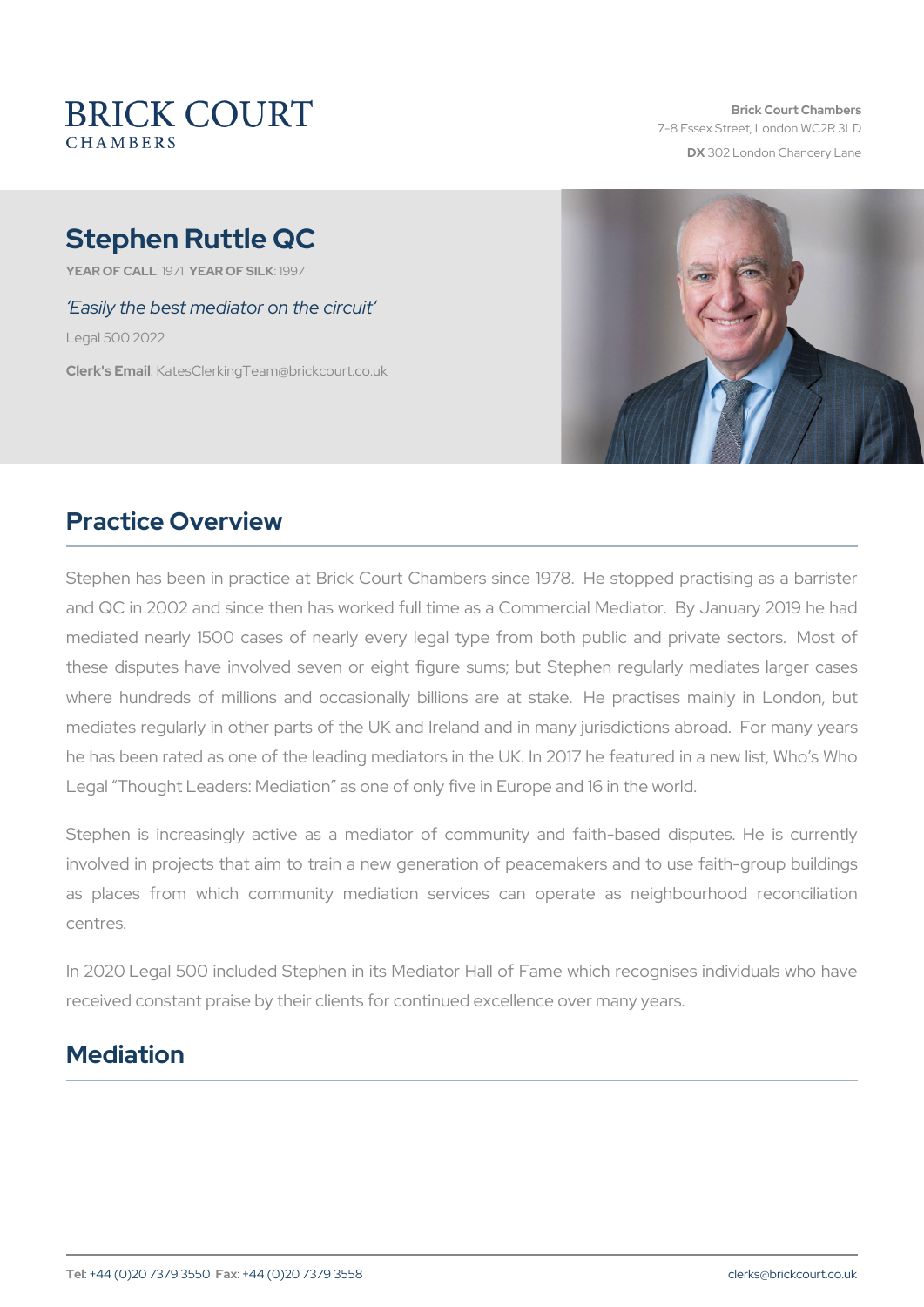For the last 15 years Stephen has consistently featured as one of Mediators practising in the United Kingdom; and for four of the last f him as among the top ten/ top sixteen in the world.

Initially the bulk of the disputes that Stephen mediated stemmed reinsurance markets which were his areas of expertise as Couns disputes than any other particular class of dispute and has probably disputes that have come to mediation in the last ten years or so. Ho spread very widely over the years and the disputes that he now mediates comprising all types of legal problems apart from technical family I now as meadiato a ther tham eachiaator of a particular solvipiontal diva shee mediates three days a week; but save in exceptional circumstances will not back .

The sums of money in issue have ranged from a few thousand poun typically in the millions. A large proportion of the work he mediate disputes involve parties who are not based in the UK. Most of his me regularly mediates elsewhere in the United Kingdom and Ireland, and Greece, the Gulf, the Caribbean and Hong Kong and has been put for many other world-wide jurisdictions. He has mediated a number of s disputes. Along with many other Commercial mediators he has noticed increasing proportion of those disputes that do settle (about 80% in mediation day. This frequently involves extensive on-going contac their legal advisers.

In all larger disputes that he now mediates his strong preference is and the legal advisers at the very beginning of the mediation proces can be reached about the shape of the mediation and the detailed pr

Stephen regularly speaks, presents and lectures on mediation both in involved as a trainer on mediation and mediation-awareness cours been heavily involved with community mediation. He is Chair of Service ( WMS ) a registered charity that provides community Borough of Wandsworth, training local people as mediators and deve in the community. He is currently seeking to design a pilot project aim of peace centres backed by panels of mediators competent to mediat legal dispute. He delivered the 2013 Roebuck lecture for the Chartere set out his ideas on the wider social impact (and opportunities) of m Social Antibody? .

In the last 5 years or so Stephen has mediated an increasing number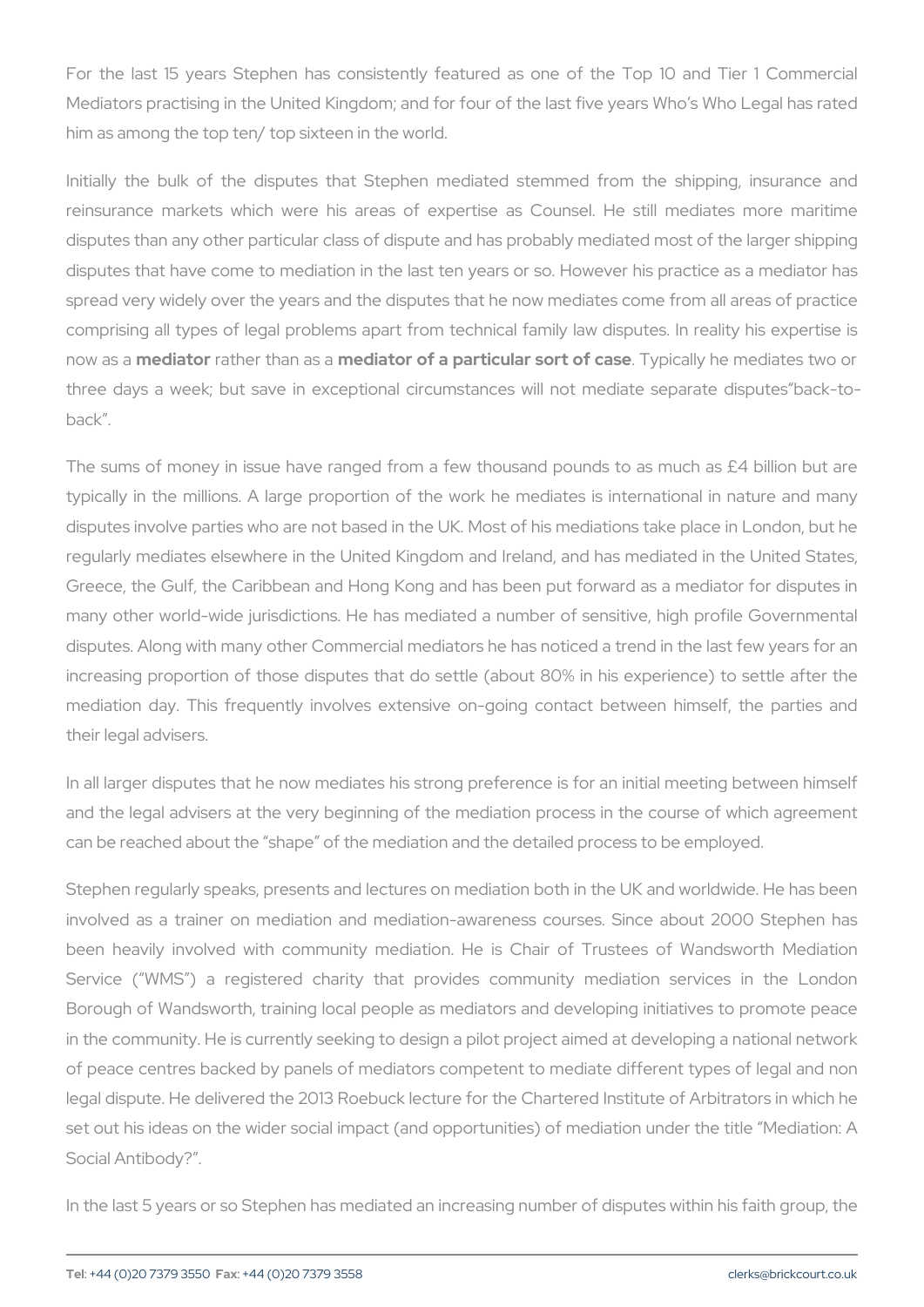Church. He was on the planning committee for the 2013 Faith Cathedral and is an active member of the Archbishop of Canterbury of a number of working parties and groups, including the recently established charity and charity and charity of which is to promote mediation and peace-making initiatives more w within and between faith groups. He is a co-author, along with his wife programme Waging Peace which he is seeking to promote more w generation of peacemakers. He is heavily involved in a project that buildings as places from which community mediation services can operation conflict transformation centres.

## Arbitration

The balance of his practice is as a Commercial Arbitrator. He no commercial disputes as well as in the insurance, reinsurance an sitting as Sole Arbitrator or as the Chairman of the Panel. He has ar and LCIA rules.

# Publications

Lecturer at numerous Insurance, Reinsurance and Mediation Seminars.

Co-Author of "Insurance Brokers" section in Professional Negligence a

Contributor to Butterworths, "Mediators on Mediation, Leading Mediat Commercial Mediation" 2005.

"ADR in Business". ICC publication; Kluwer 2000. Co-Author of Cha The Development and Practice of Mediation in the United Kingdom bet

Contributor to Good Disagreement? . Lion Hudson 2015. Author Church s Mission

## Education & Qualifications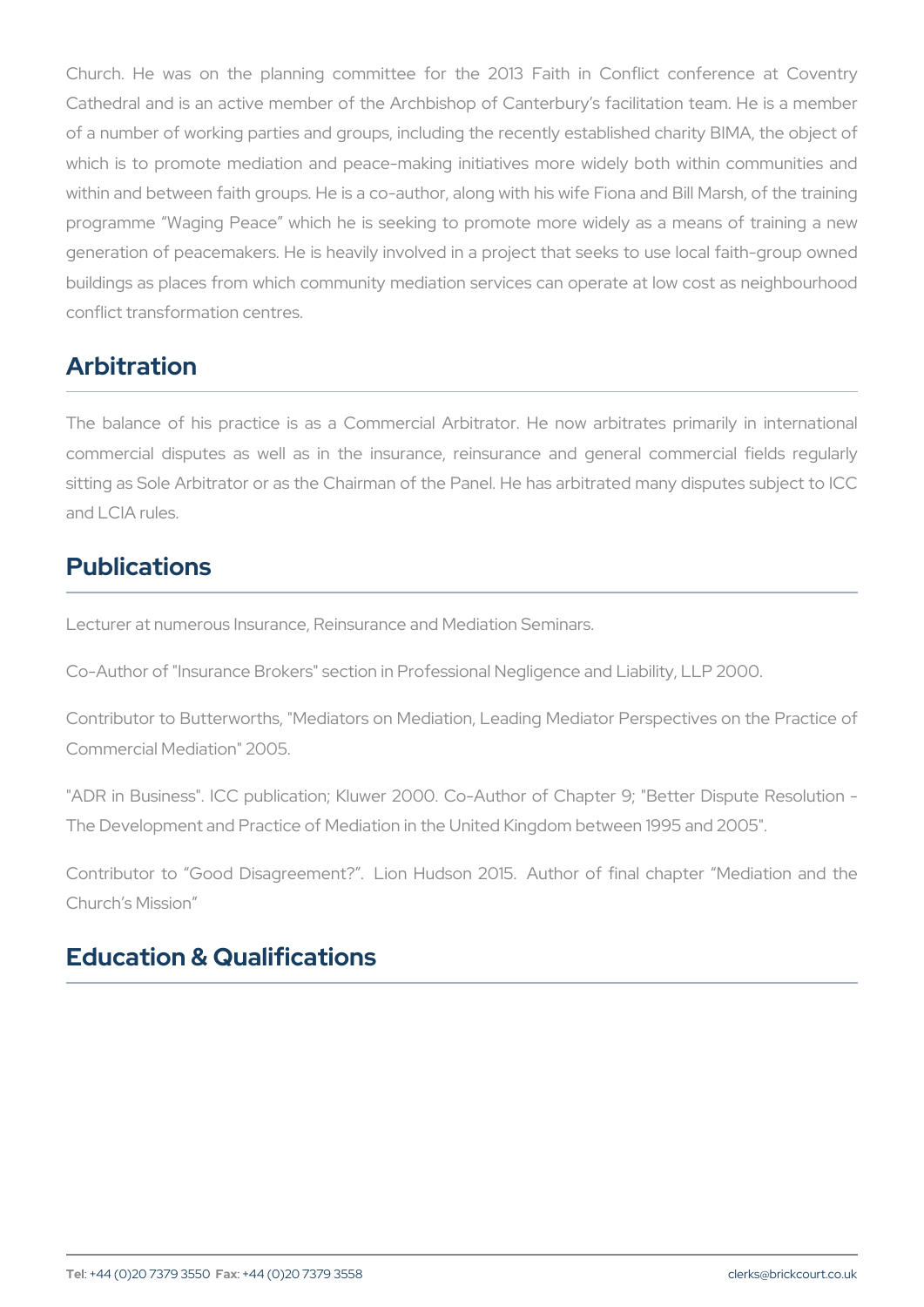Westminster School Queen s Scholar 1966-1971.

Queens College Cambridge 1971- 1975. B.A.Honours Degree in Engli Bencher Gray's Inn 2004

Accredited and Registered by CEDR as a Mediator 1998

Member of the Civil Justice Council ADR Committee 2000-2006

Member of the Bar Council ADR Committee 2000 - 2007

Board Member of Mediation UK 2001- 2005 (Vice-Chair 2004 2005)

Founder Director and Chair of Trustees Wandsworth Mediation Service

Independent Mediator Board Member of the Civil Mediation Council 200

Member: Panel of Independent Mediators (PIM) 2005

Accredited Mediator at Hong Kong International Arbitration Centre 2006- Distinguished Fellow of the International Academy of Mediators 2007- Lieutenant-Bailiff Guernsey 2008-

#### Directory Quotes

Easily the best mediator on the circuit, Brick Court Chambers unique combination of skills formidable technical expertise, a business motivations, and a genuine passion for finding creative way 2022)

"He s a very helpful mediator who is very good at getting people enga and uses his personality to help cut through antagonism between 2021)

"He is an exceptional mediator, who is easily at the top of the list f he is passionate about resolving disputes and creative in the way he to the precise circumstances of the case." (Legal 500 2021)

Stephen Ruttle QC is a strong mediator and extremely skilf mediation strategies . (Who's Who Legal - UK Bar: Mediation 2020)

Commended by clients for being a fantastic mediator who doesn t can both facilitate and take control when needed and who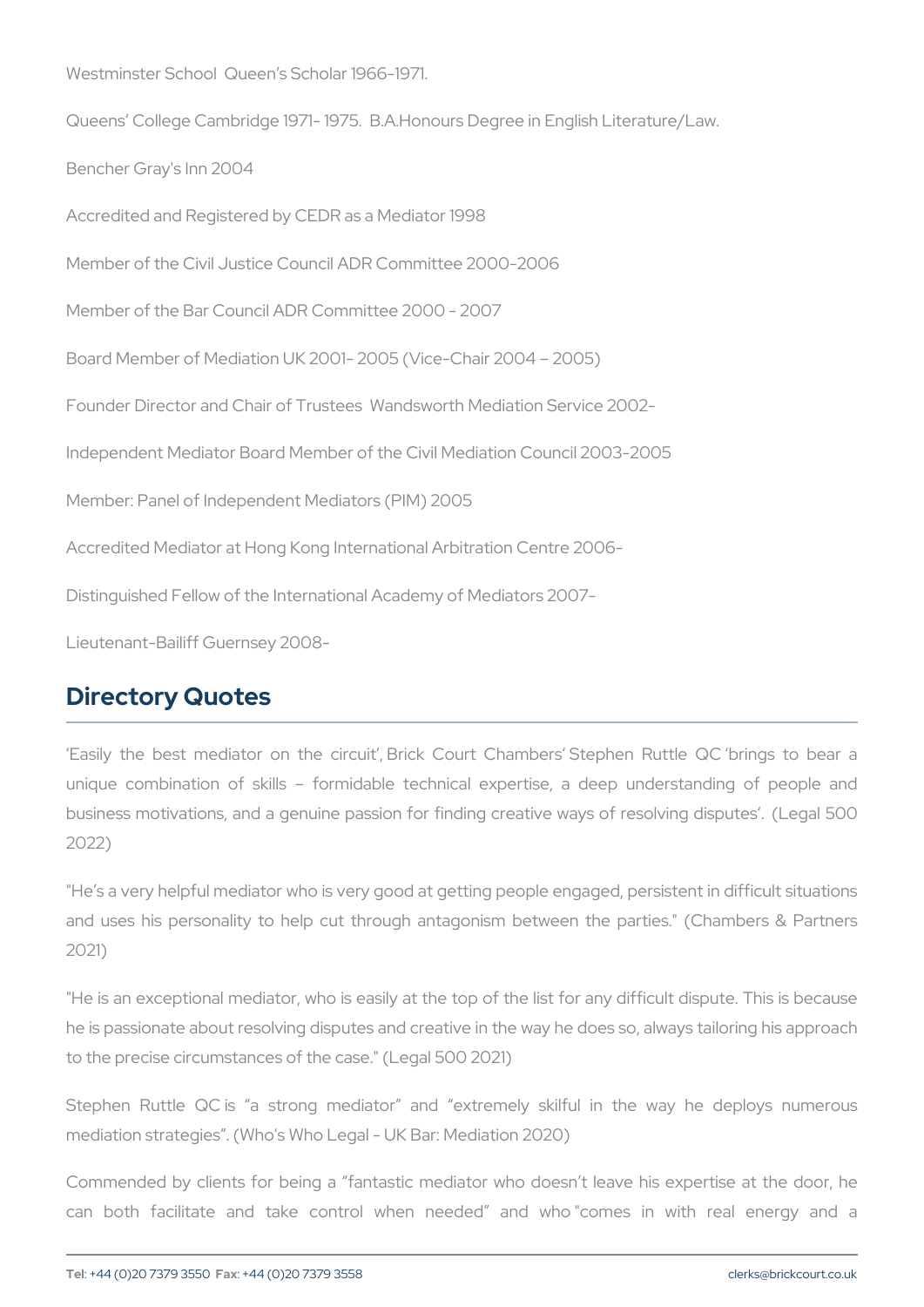determination to get to a deal." He mediates a broad range of high-UK and internationally, and is a thought leader in community and Partners 2020)

Brick Court Chambers' Stephen Ruttle QC regularly mediates large ca and he is increasingly active as a mediator of community and faith-ba London but also mediates in other parts of the UK and Ireland, Recent matters include a large construction dispute between highownership of valuable personal assets and various shipping claims. (L

I thought the way he handled the two sides showed inspiring mastery

Stephen Ruttle QC is a hugely well-known mediator who is negotiations, and who has a high success rate, say peers. They charm and intelligence which he uses to great effect. (Who's Who Leg

Stephen Ruttle QC (Brick Court Chambers) is a standout mediator who into a party's mind, find out what they care about, then get them ove often appointed in commercial disputes in the banking, insurance and a unique skill set as a mediator of community and faith-based disputes

Brick Court Chsam Steephen Ruttle g@ Cthe experience that clients would of the top mediators in the business and Raulite let praacte is elect for endipined London, but also mediates regularly in other parts of the UK an abroad; and he is increasingly active as a mediator of communi highlights include mediating a large construction dispute between mediates a high proportion of large shipping disputes. (Legal 500 201

Stephen Ruttle QC is highly regarded for his vast experience proceedings and continues to impress market sources who describe h the best there is . (Who's Who Legal - UK Bar: Mediation 2018)

The always excellent Stephen Ruttle QC is outstanding and has mediator on an array of matters across the public and private sector. Mediation 2018)

Stephen Ruttle QC is a "hugely likeable and enthusiastic" me experience handling high-value commercial disputes, particularl individuals. He is often appointed in banking, insurance, ship commentator says: "He not only understands the legal issues but also can work with those to significantly move parties closer together in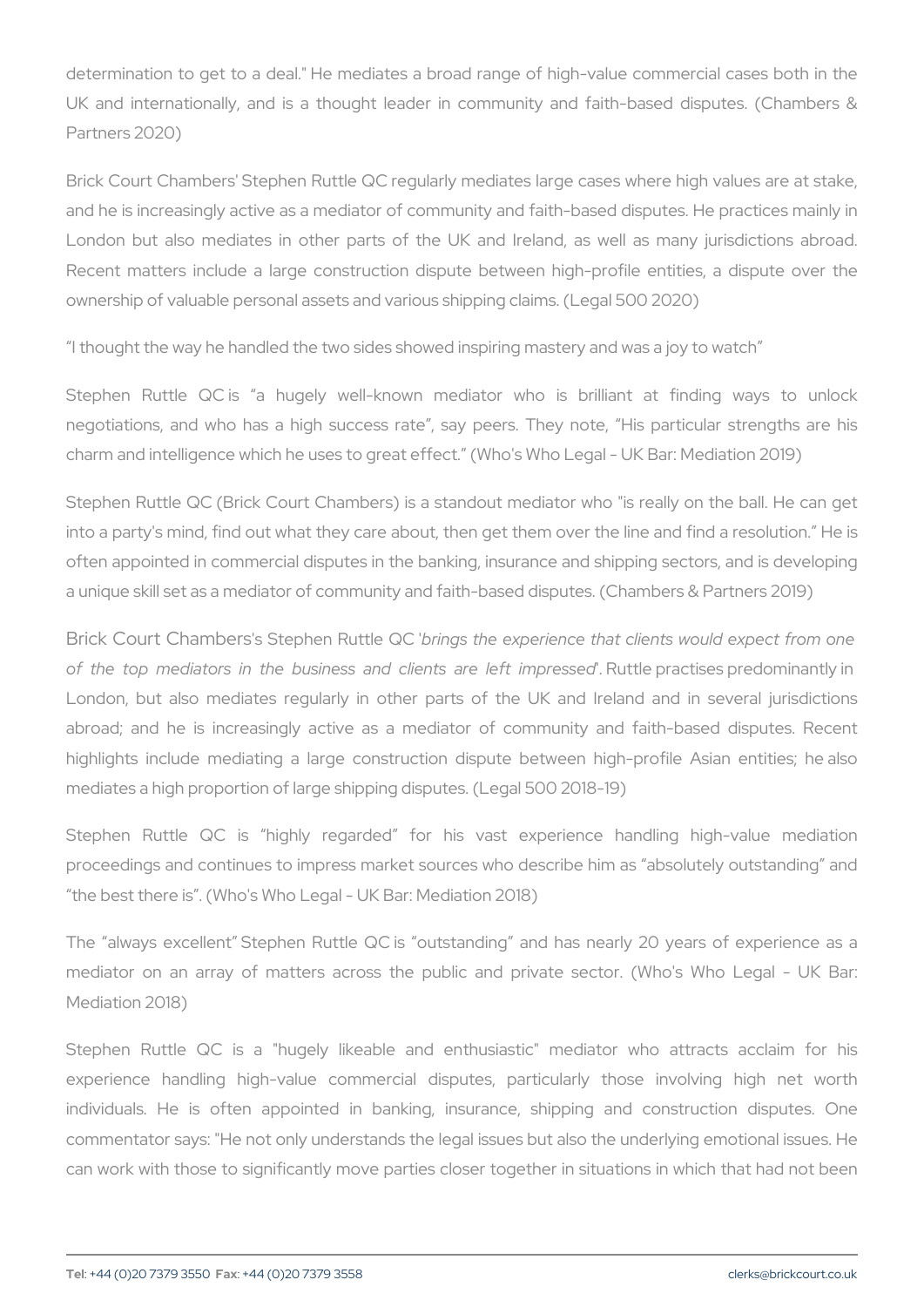thought possible." (Chambers & Partners 2018)

Stephen Ruttle QC is singled out by sources as being "in the top e Fellow legal professionals note his expertise in insurance and profess additional experience in construction, banking and shipping matters. (

"Stephen Ruttle QC is superb, one of the best mediators in the count He has an international commercial practice and has mediated  $c_3$ sectors." (Who's Who Legal - UK Bar: Mediation 2017)

"Stephen Ruttle is singled out by sources as a 'first class mediato parties. He brings to bear substantial expertise in shipping and reins in construction, banking, and professional negligence disputes." (Char

"Stephen Ruttle QC at Brick Court Chambers is hugely likeable and mediated nearly 1000 high-value commercial disputes." (Legal 500 2016)

"For many respondents, Stephen Ruttle QC is "a truly sensational "instinctive and intuitive nature" when dealing with disputes in both Who Legal - UK Bar: Mediation 2016)

The highly-accomplished and well-regarded Stephen Ruttle QC at B best in the country . Ruttle is noted for his particular expertise account for around 30% of his workload, and is also recognised as banking, professional negligence, insurance, environmental and compa

"Stephen Ruttle QC comes highly recommended for his superb har range of industries." (Who's Who Legal - UK Bar: Mediation 2015)

"Stephen Ruttle QC at Brick Court Chambers is superb at focu practicalities, and stays the course with all parties, but doesn t get workload covers shipping-related mediations, and he is considered who cuts to the chase', one of a select few who can be effective (The Legal 500 2014)

"Stephen Ruttle QC at Brick Court Chambers enjoys an excellent r being well prepared and able to draw on his considerable experience the ground very clearly at the start, and continues to help the p possible to reach a settlement on the day. He is unrivalled for shi up around 30% of his practice." (Legal 500 2013)

""An outstanding figure," observers note, Stephen Ruttle QC is praised for resolving marine, insurance and other commercial disputes. With